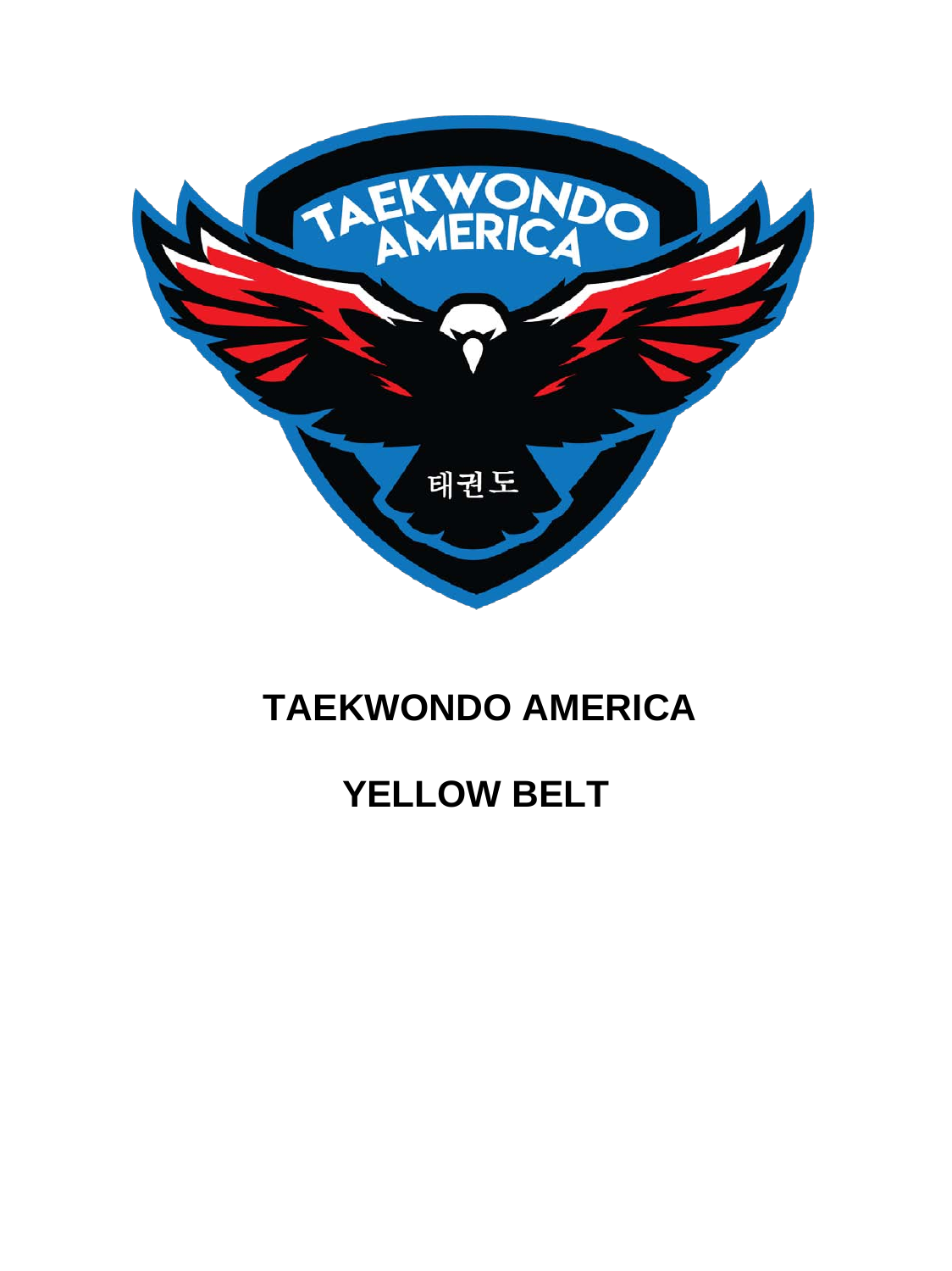# **YELLOW BELT**

### **PATTERN**

#### **DAN-GUN**

21 Movements

| Is named after the holy Dan-Gun, the legendary founder of Korea, in the year 2333 BC. |                           |
|---------------------------------------------------------------------------------------|---------------------------|
| Stance A                                                                              |                           |
| 1. Left Double Knifehand Block                                                        | <b>Left Back Stance</b>   |
| 2. Right Punch High                                                                   | <b>Right Front Stance</b> |
| 3. Right Double Knifehand Block                                                       | <b>Right Back Stance</b>  |
| 4. Left Punch High                                                                    | <b>Left Front Stance</b>  |
| 5. Left Low Block                                                                     | <b>Left Front Stance</b>  |
| 6. Right Punch High                                                                   | <b>Right Front Stance</b> |
| 7. Left Punch High                                                                    | <b>Left Front Stance</b>  |
| 8. Right Punch High (Ki-Hap)                                                          | <b>Right Front Stance</b> |
| 9. Left Square Block                                                                  | <b>Left Back Stance</b>   |
| 10. Right Punch High                                                                  | <b>Right Front Stance</b> |
| 11. Right Square Block                                                                | <b>Right Back Stance</b>  |
| 12. Left Punch High                                                                   | <b>Left Front Stance</b>  |
| 13. Left Low Block                                                                    | <b>Left Front Stance</b>  |
| 14. Left High Block                                                                   | <b>Left Front Stance</b>  |
| 15. Right High Block                                                                  | <b>Right Front Stance</b> |
| 16. Left High Block                                                                   | <b>Left Front Stance</b>  |
| 17. Right High Block (Ki-Hap)                                                         | <b>Right Front Stance</b> |
| 18. Left Knifehand Strike High                                                        | <b>Left Back Stance</b>   |
| 19. Right Punch High                                                                  | <b>Right Front Stance</b> |
| 20. Right Knifehand Strike High                                                       | <b>Right Back Stance</b>  |
| 21. Left Punch High                                                                   | <b>Left Front Stance</b>  |